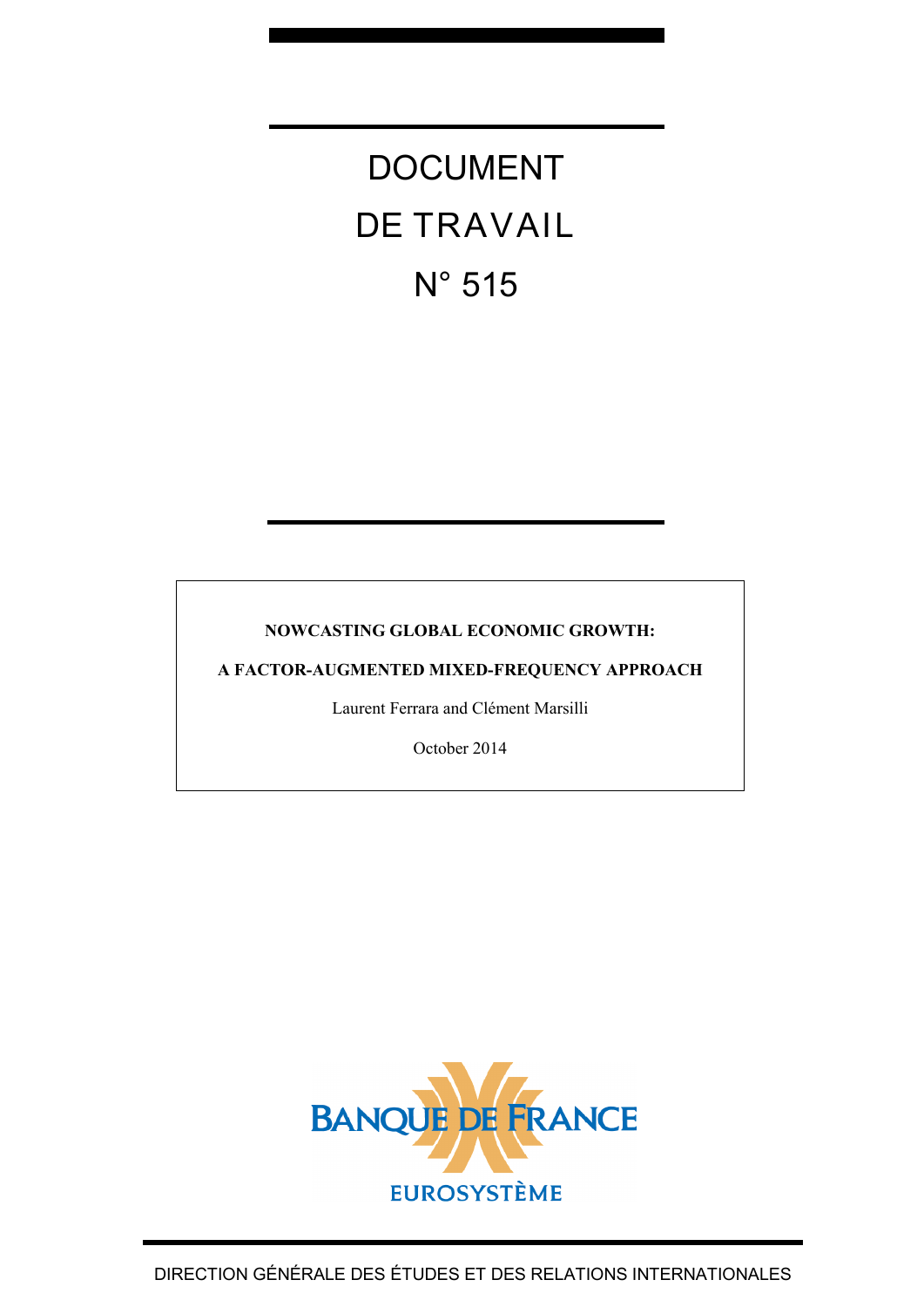# DIRECTION GÉNÉRALE DES ÉTUDES ET DES RELATIONS INTERNATIONALES

### **NOWCASTING GLOBAL ECONOMIC GROWTH:**

**A FACTOR-AUGMENTED MIXED-FREQUENCY APPROACH**

Laurent Ferrara and Clément Marsilli

October 2014

Les Documents de travail reflètent les idées personnelles de leurs auteurs et n'expriment pas nécessairement la position de la Banque de France. Ce document est disponible sur le site internet de la Banque de France « [www.banque-france.fr](http://www.banque-france.fr/) ».

Working Papers reflect the opinions of the authors and do not necessarily express the views of the Banque de France. This document is available on the Banque de France Website ["www.banque-france.fr"](http://www.banque-france.fr/).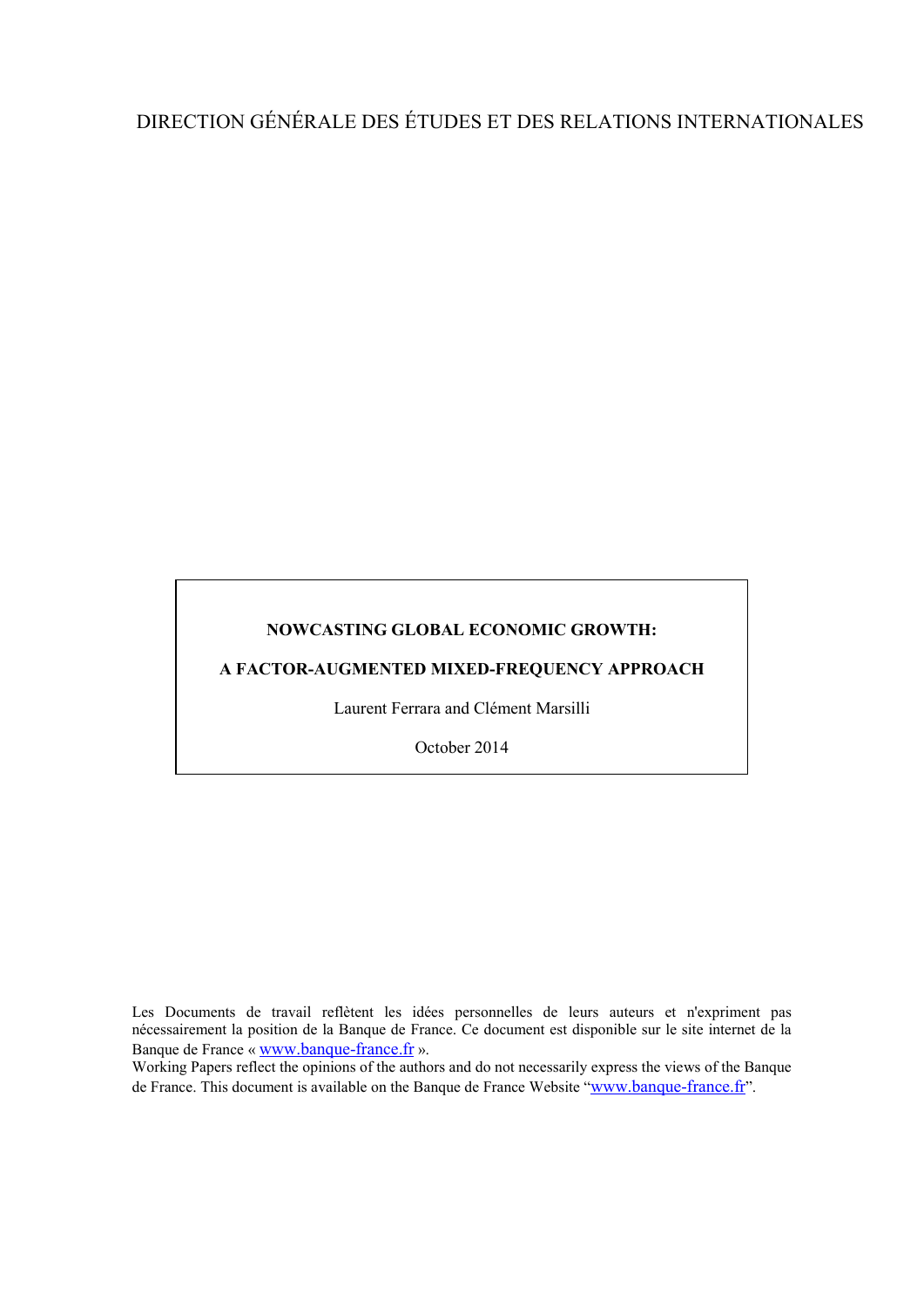# <span id="page-2-0"></span>Nowcasting global economic growth: A factor-augmented mixed-frequency approach

Laurent Ferrara<sup>∗</sup> − Clément Marsilli†

We would like to thank C. Schumacher and K. Drechsel for their suggestions as well as participants to the ISF 2014 in Rotterdam for useful comments. We also would like to thank Valérie Vogel for excellent research assistance. The views expressed herein are those of the authors and do not necessarily reflect those of the Banque de France.

<sup>∗</sup>Banque de France, International Macroeconomics Division, laurent.ferrara@banque-france.fr

<sup>†</sup>Banque de France, International Macroeconomics Division, clement.marsilli@banque-france.fr.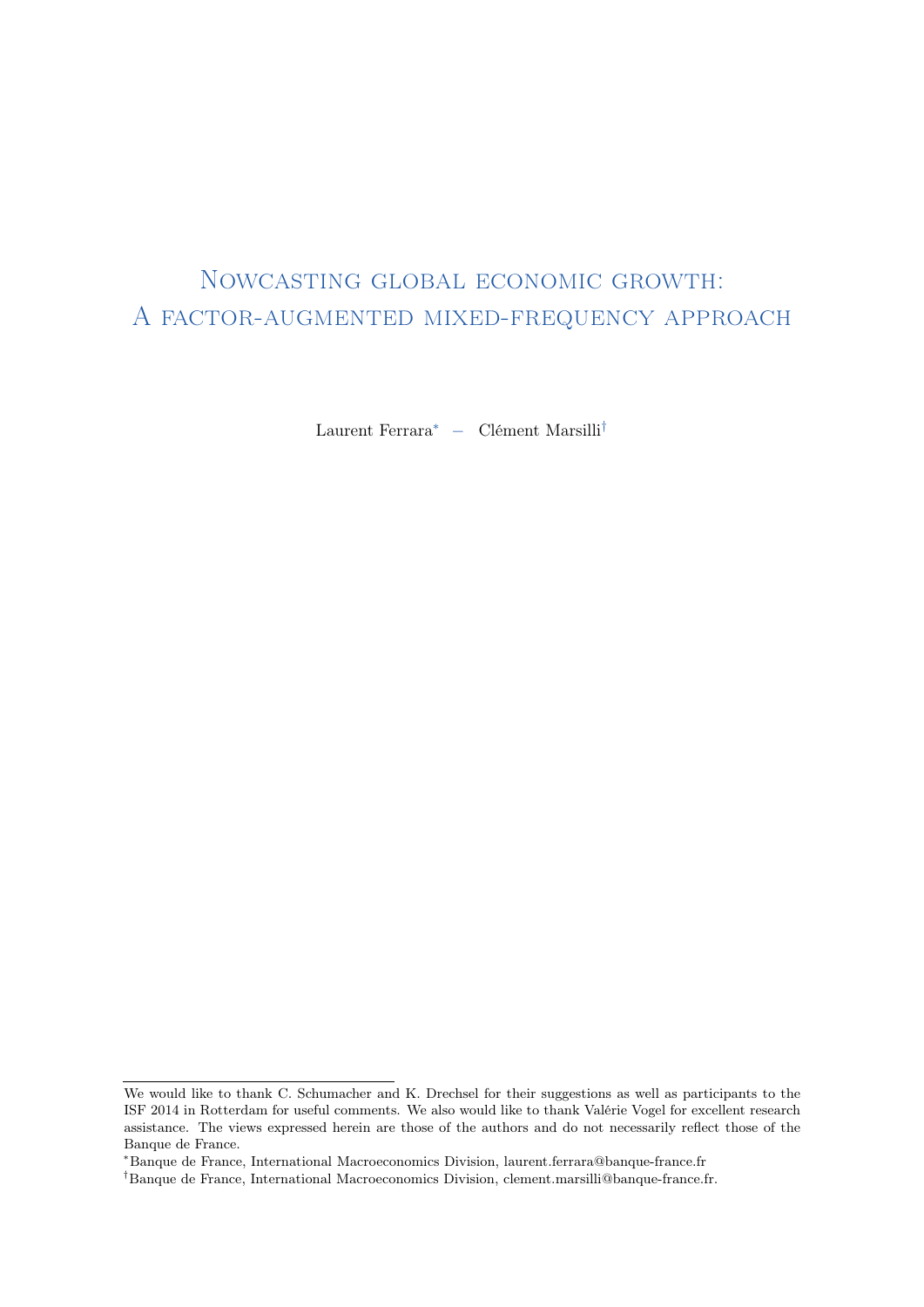#### Résumé

L'évaluation en temps réel de la croissance mondiale constitue un véritable challenge pour les économistes. Le Fond Monétaire International propose dans le cadre de son rapport bi-annuel WEO (World Economic Outlook) une mesure de PIB mondial souvent considérée comme la série temporelle annuelle de référence. Dans cet article, nous développons une approche de nowcasting mensuel de la croissance économique à l'échelle globale. Notre approche repose sur une modélisation multi-fréquentielle à facteurs, FA-MIDAS (Factor-Augmented MIxed DAta Sampling), permettant (i) d'exploiter les données de nombreux pays et secteurs de l'économie mondiale puis (ii) de les agréger de haute (mois) à basse (année) fréquence pour prévoir la croissance de l'année en cours. Les résultats obtenus dans un exercice de quasi temps réel sur la période récente montre que les projections réalisées avec notre modélisation offre un indicateur pertinent et précis de l'évolution de la croissance mondiale contemporaine.

Mots-clés − Croissance mondiale, Nowcasting, Modélisation MIDAS à facteurs.

#### **ABSTRACT**

Facing several economic and financial uncertainties, assessing accurately global economic conditions is a great challenge for economists. The International Monetary Fund proposes within its periodic World Economic Outlook report a measure of the global GDP annual growth, that is often considered as the benchmark nowcast by macroeconomists. In this paper, we put forward an alternative approach to provide monthly nowcasts of the annual global growth rate. Our approach builds on a Factor-Augmented MIxed DAta Sampling (FA-MIDAS) model that enables (i) to account for a large monthly database including various countries and sectors of the global economy and (ii) to nowcast a low-frequency macroeconomic variable using higher-frequency information. Pseudo real-time results show that this approach provides reliable and timely nowcasts of the world GDP annual growth on a monthly basis.

Keywords − Global growth, Nowcasting, Factor-Augmented MIDAS.

JEL Codes  $-$  C53, E37.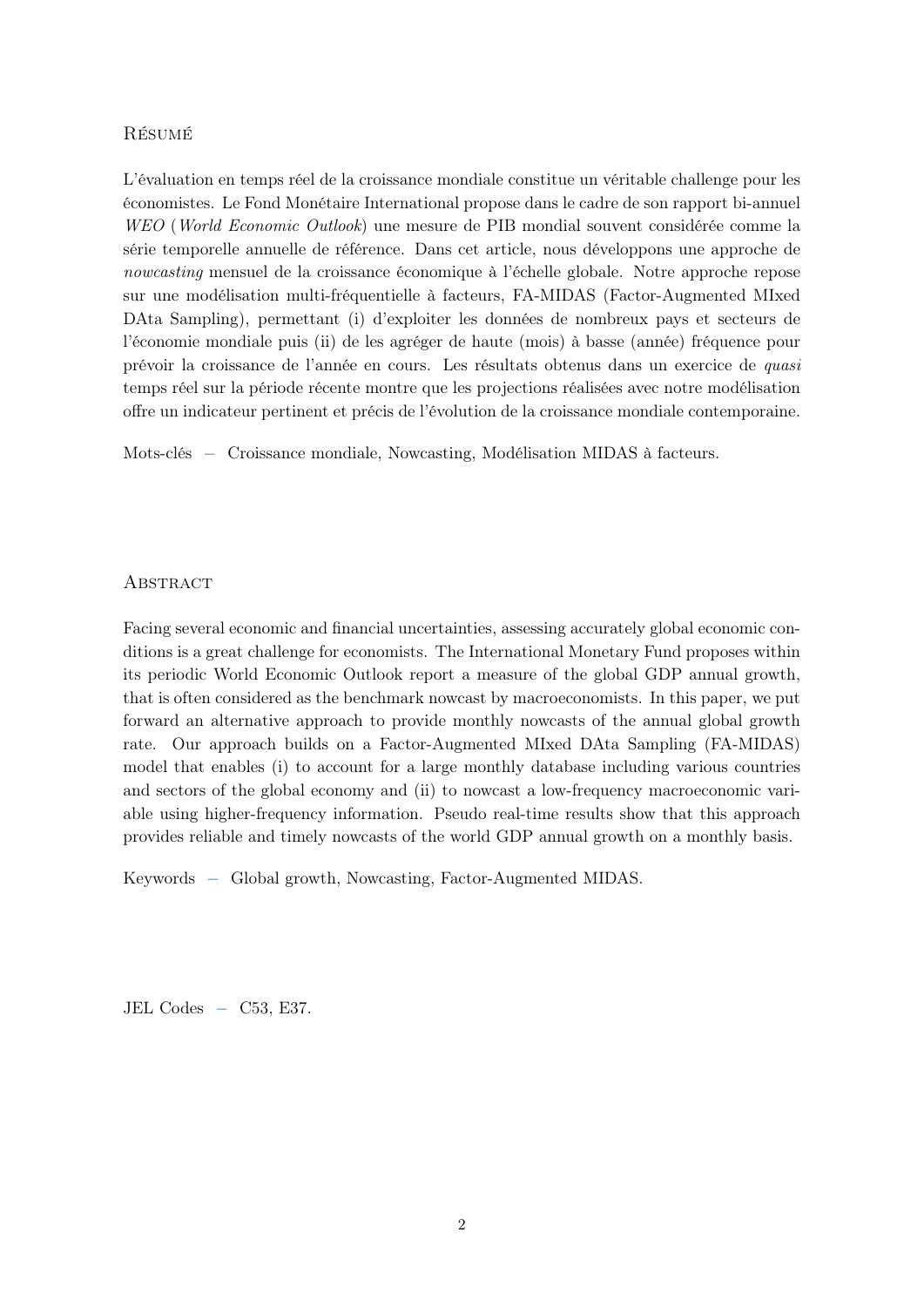#### Non-technical summary

The International Monetary Fund provides in its World Economic Outlook (WEO) bi-annual report global estimates that are considered by experts in the field as benchmark figures when aiming at monitoring the world economy. The IMF releases estimates of annual global growth for the past years but also for the current year (i.e. nowcasts) and the two upcoming years (i.e. forecasts). The main issue with those IMF-WEO nowcasts is that they reflect an annual growth rate and are released at a quarterly frequency, while obviously economists have at disposal a large set of information on the world economy available on a higher frequency. Against this background, when aiming at nowcasting global growth on a high frequency basis, letâĂŹs say monthly, then one faces two major issues namely (i) a data-rich environment and (ii) a discrepancy between annual GDP figures, on the one hand, and monthly information, on the other hand. In this paper, we propose a new tool to address those issues and hence to evaluate the contemporaneous global outlook in real time. Our methodology combines the Mixed Data Sampling (MIDAS) technology that enables the use of high frequency data to forecast a variable sampled at a lower frequency with the factorial analysis as a reduction dimension technique. Therefore the Factor Augmented MIDAS modeling is twofold. In a first step, we aggregate a large monthly database including 37 countries and various sectors of the global economy into a small numbers of factors that summarizes the information. Then in a second step we forecast the annual world GDP growth rate using the monthly factors within the MIDAS framework. Our nowcasting approach focuses on nowcasting the GDP growth figure of the current year from eleven months ahead, corresponding to January, up to the zero horizon, i.e. December. We evaluate our approach in an empirical exercise based on global output nowcasts of the IMF-WEO over the post-crisis period from January 2010 to December 2013. Our global growth monthly estimates of the current year are compared with those stemming from the successive releases of IMF-WEO reports. The results show that the FAMIDAS approach provides reliable and timely nowcasts of the world GDP annual growth, especially at the beginning of each year when few information about the current year is available. The monthly update of the nowcasts constitutes a pertinent indicator of the world economic activity.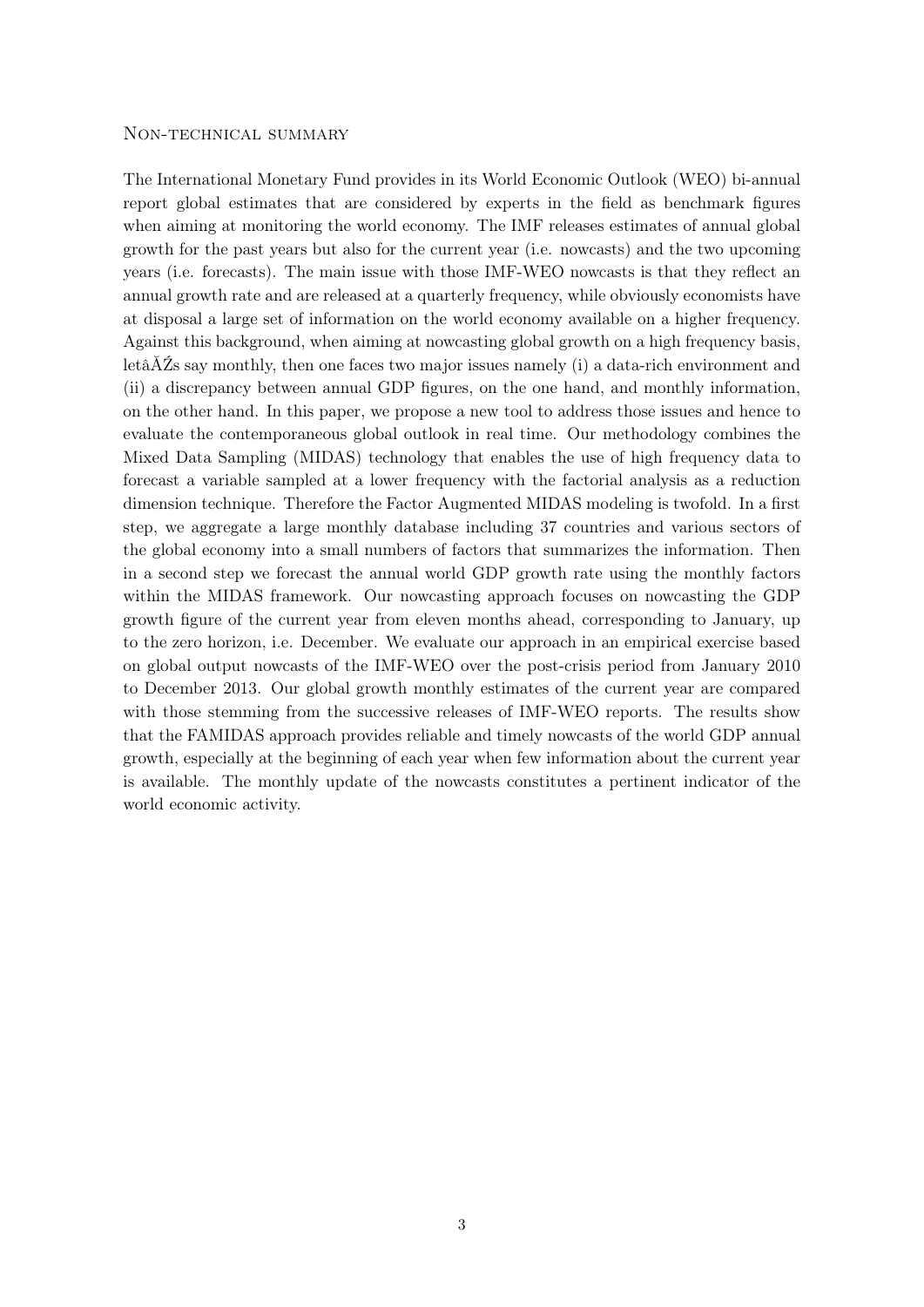# 1 Introduction and motivation

Assessing world economic growth in real-time is a key point for macroeconomists in charge of monitoring global economic issues but also a real challenge for econometricians. There is currently no global statistical institute in charge of providing official quarterly national accounts at a global level, in spite of recent efforts in this direction coordinated by international institutions. In this respect, the OECD now releases real GDP growth rate figures for the G20 aggregate on a quarterly basis, based on a common work with several other institutions, such as IMF, BIS, ECB or Eurostat, within the framework of the G20 Data Gaps Initiative<sup>[1](#page-2-0)</sup>. This G20 GDP has the great advantage of being sampled on a quarterly basis, but presents the drawbacks of (i) starting only in 2002 which somewhat limits the econometric analysis and (ii) focusing only on G20 countries leaving aside around 15% of world GDP. In addition, GDP figures are released around 70 days after the end of the quarter.

Another well known reference among macroeconomists is the IMF that provides global estimates that are considered by experts in the field as benchmark figures when aiming at monitoring the world economy. The time series of the annual global growth, as provided by the IMF in the April 2014 World Economic Outlook (WEO hereafter), is presented in Figure [1,](#page-5-0) from 1995 to 2013.

<span id="page-5-0"></span>

Figure 1: Annual global growth estimates (source: WEO-IMF, April 2014).

In this paper, we will consider this IMF-WEO series as the definitive estimates<sup>[2](#page-2-0)</sup>. We clearly see that the world economic growth has been strongly affected by the Great Recession in 2009, reaching its lowest level since the start of the series. We also observe a sharp increase in growth since the early 2000s, due to some emerging countries, like China in particular. Since the bounce-back in 2010, it seems that the world economy was rather sluggish, showing a marked deceleration.

<sup>&</sup>lt;sup>1</sup>For further details see OECD website.

<sup>&</sup>lt;sup>2</sup>The IMF WEO estimates and projections account for 90 percent of the world purchasing-power-parity weights and are available in the IMF website.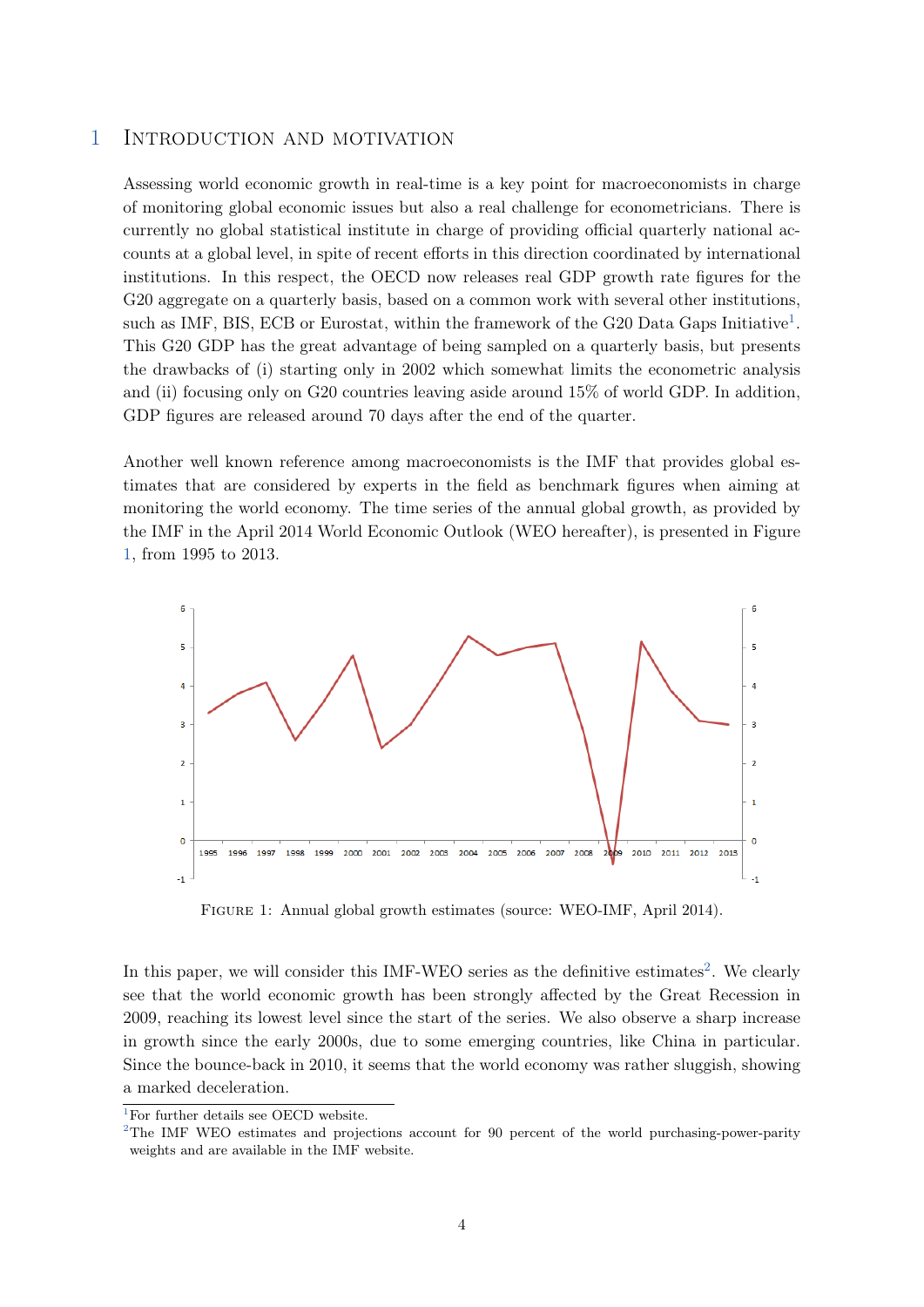In fact, each time the IMF-WEO is published, the IMF releases estimates of annual global growth for the past years but also for the current year (i.e. nowcasts) and the two upcoming years (i.e. forecasts). The WEO is released two times per year (usually in April and October) and two other WEO updates also come in January and July, but with much less details. Thus, it turns out that four nowcasts of the world economic growth rate for the current year are available.

<span id="page-6-0"></span>

FIGURE 2: WEO Global growth nowcasts and final estimates over the sluggish recovery period, as provided in April 2014.

In Figure [2,](#page-6-0) we present the evolution of IMF-WEO nowcasts for global growth over the period 2010-2013, as well as the definitive figures stemming from the April 2014 WEO release. It is noteworthy that there a clear bias at the beginning of each year, then the nowcasts tend to slowly converge to the realized growth rate. However, this bias does not appear to be systematic. Indeed, it turns out that in 2010, the IMF started by largely underestimating global growth: while the final growth is estimated at 5.2%, the first nowcasts were slightly above 3% in the wake of the Great Recession that affected simultaneaously all the countries. Then the first revision of the year that came with the April 2010 WEO nowcast led to an upward shift by around one percentage point. In opposition, the IMF tended to overestimate growth in their nowcasts in 2011 and 2012. Those optimistic forecasts are partly related to the higher than expected fiscal multipliers, especially in the euro area in 2011 and 2012 as acknowledged by [Blanchard and Leigh](#page-14-0) [\(2013\)](#page-14-0). In fact, fiscal consolidation programs implemented in the main advanced countries strongly weighed on growth, at least much more than expected by standard macroeconomic models. In addition, it is likely that some confidence effects, often neglected in forecasting models, were at play during this specific period of time, acting as a drag on growth, especially on investment.

The main issue with those IMF-WEO nowcasts is that they reflect an annual growth rate and are released at a quarterly frequency, while obviously economists have at disposal a large set of information on the world economy available on a higher frequency. For example, for many countries, practitioners have access to a large volume of data from opinion surveys of households and businessmen as well as various series on prices (equity prices, housing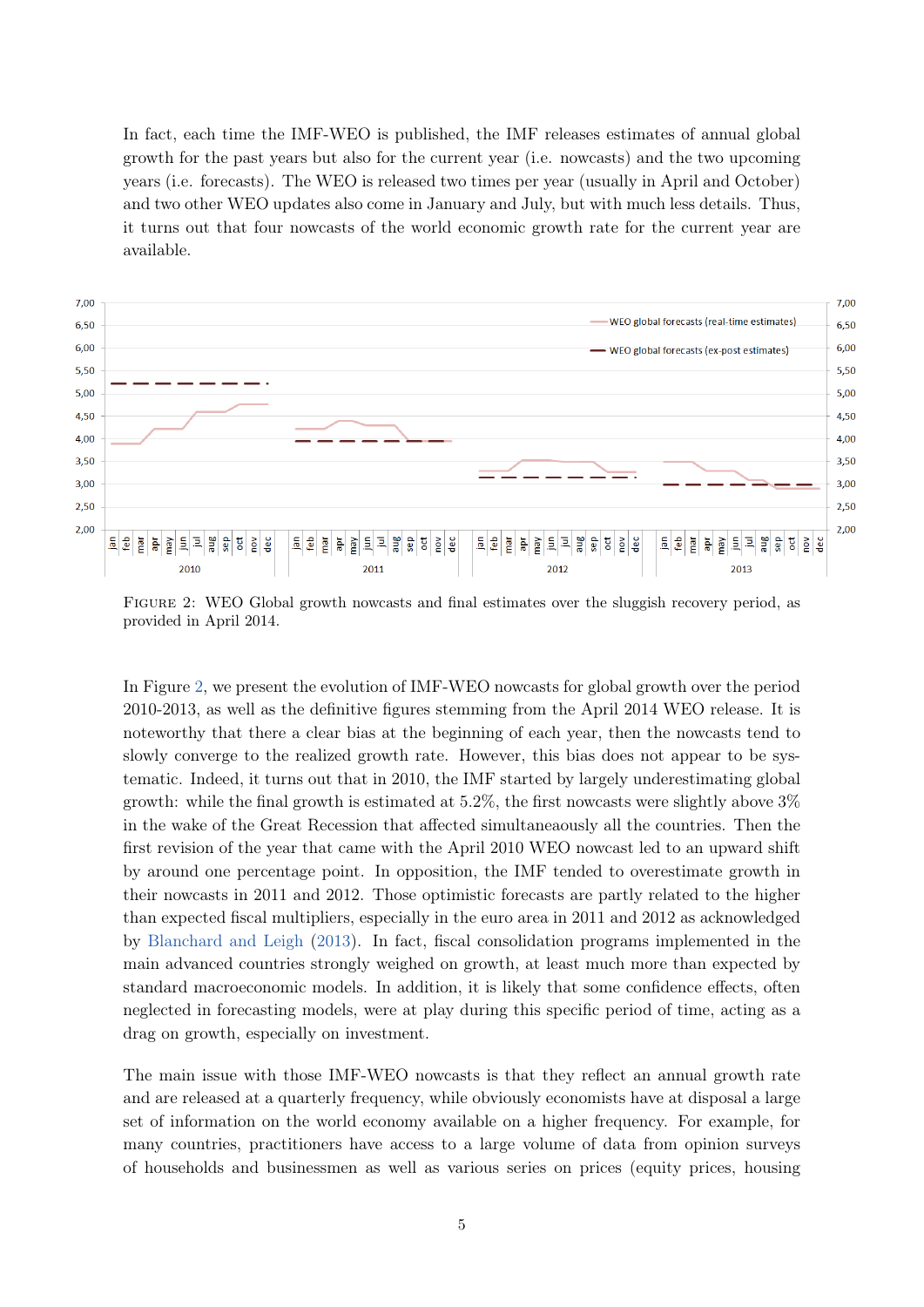prices, etc.) and real activity, such as the industrial production index (IPI), household consumption, unemployment rate, etc. Some recent papers have tackled this issue by considering various approaches. For example, [Golinelli and Parigi](#page-15-0) [\(2013\)](#page-15-0) have developed several bridge models to forecast quarterly world GDP growth rates based on monthly indicators for many countries. [Rossiter](#page-15-1) [\(2010\)](#page-15-1) takes a similar approach but only considers PMI indicators to explain global variables. [Matheson](#page-15-2) [\(2011\)](#page-15-2) estimates some dynamic factor models for a large panel of countries and then aggregates forecasts in order to get estimates of the global growth. [Drechsel et al.](#page-14-1) [\(2014\)](#page-14-1) also show that adding monthly leading global indicators (such as OECD composite leading indicators) to the IMF-WEO forecasts, through bridge equations, lead to accuracy improvements in some cases.

Against this background, when aiming at nowcasting global growth on a high frequency basis, let's say monthly, then one faces two major issues namely (i) a data-rich environment and (ii) a discrepancy between annual GDP figures, on the one hand, and monthly information, on the other hand. In recent years, those two issues have been tackled by econometricians. First, a number of econometric methods have been proposed in the literature enabling to deal with such data-rich environments. Among the different methodologies, dynamic factor models have grown significantly in popularity since the early 2000s and the seminal papers of [Forni et al.](#page-14-2) [\(2000\)](#page-14-2), [Forni et al.](#page-14-3) [\(2003\)](#page-14-3) and [Stock and Watson](#page-15-3) [\(2002\)](#page-15-3). These models can be used to summarise the information contained in large datasets into a small number of factors common to those variables and have proved very useful in macroeconomic analysis and forecasting in a data-rich environment (see among others [Giannone et al.](#page-14-4) [\(2008\)](#page-14-4)). Second, when dealing with variables sampled at various frequencies (e.g. annual GDP and monthly financial information), the mixed data sampling (MIDAS hereafter) approach put forward by Ghysels and his co-authors has led to many interesting results in macroeconomic applications (see [Ghysels et al.](#page-14-5) [\(2007\)](#page-14-5)). Especially in the forecasting framework, several empirical papers have shown the ability of financial information to predict macroeconomic fluctuations; we refer for example to [Clements and Galvão](#page-14-6) [\(2008\)](#page-14-6) or [Ferrara et al.](#page-14-7) [\(2014\)](#page-14-7) for the US of [Ferrara and Marsilli](#page-14-8) [\(2013\)](#page-14-8) for the euro area. Combining dynamic factor models and a MIDAS approach into a Factor-Augmented MIDAS (FA-MIDAS) model has been put forward by [Marcellino and Schumacher](#page-15-4) [\(2010\)](#page-15-4) when dealing with the German economy. This latter approach is convenient as the two main stylized facts, namely large databases and mixed frequencies, can be accounted for by the FA-MIDAS model.

In this paper, we implement the FA-MIDAS approach in order to nowcast the global GDP growth rate on a monthly basis, starting from a large database of macroeconomic indicators for several advanced and emerging countries. We compare our results with IMF-WEO nowcasts during the recovery from the Great Recession and we empirically show that our approach is able to better reflect global economic conditions, by reducing mean squared-errors, at least at the beginning of each year, when fewer information is available.

## 2 THE ECONOMETRIC FRAMEWORK

The econometric methodology implemented in this paper builds on the FA-MIDAS approach put forward by [Marcellino and Schumacher](#page-15-4) [\(2010\)](#page-15-4). In this approach, the information con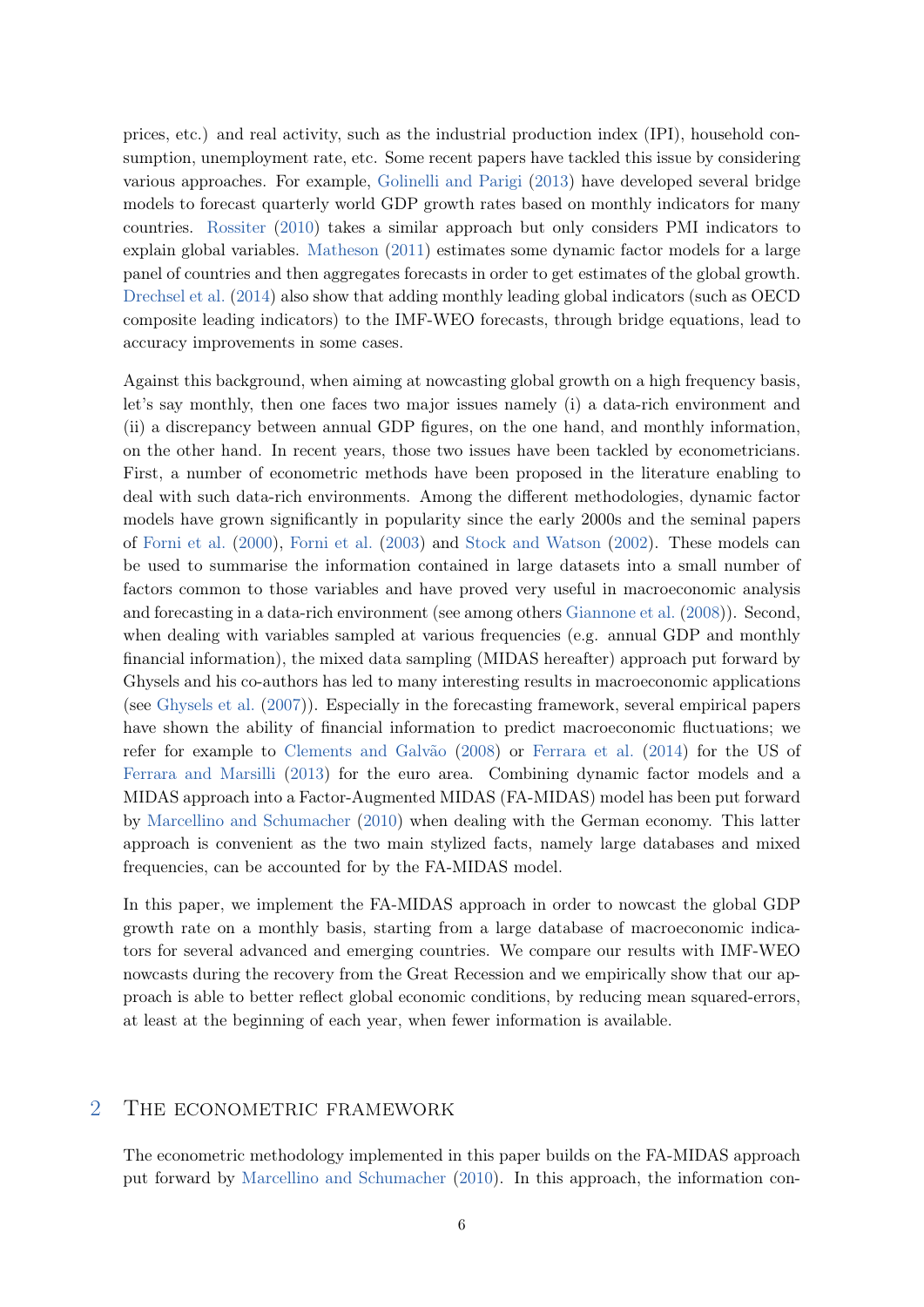tained in the large database of monthly macro-variables is summarized into few underlying factors, supposed to represent the common evolution of all the series. Then we assume that the annual world GDP growth rate can be explained by a MIDAS regression enabling to explain this low frequency variable by exogenous monthly variables, without any aggregation procedure and within a parsimonious framework.

To exploit a large database including various variables for different countries of the world economy, we implement first a factor analysis that reduces the dimension of the problem. Thus, assume the  $1 \times n$  time vector of monthly macroeconomic variables,  $X_{\tau}$ , can be represented as the sum of two mutually orthogonal unobservable components: the common component  $\chi_{\tau}$  and the idiosyncratic component  $\xi_{\tau}$ . For a given month  $\tau$ , the static factor model is defined by

<span id="page-8-1"></span>
$$
X_{\tau} = \Lambda f_{\tau} + \xi_{\tau},\tag{1}
$$

where  $X_{\tau} = (x_{\tau 1} \dots x_{\tau n})'$  has zero mean and covariance matrix  $\Gamma(0)$ ,  $\Lambda$  is the loading matrix such that  $\Lambda = (\lambda_1 \ldots \lambda_n)'$ , the common components  $\chi_{\tau} = \Lambda f_{\tau}$  are driven by a small number r of factors  $f_{\tau}$  common to all the variables in the model such that  $f_{\tau} = (f_{\tau 1} \dots f_{\tau r})'$ , and  $\xi_{\tau} = (\xi_{\tau 1} \dots \xi_{\tau n})'$  is a vector of *n* idiosyncratic mutually uncorrelated components, driven by variable-specific shocks.

Once the  $r$  common monthly factors from the original database have been extracted, we relate them to the annual global growth  $y_t$  sampled on a yearly frequency described by the index  $t$ . Thus, we observe m times the explanatory factor over the period  $[t-1, t]$  which corresponds to  $[\tau/m-1,\tau/m]$  where  $m=12$ . The standard multivariate MIDAS regression for explaining a stationary low-frequency variable  $y_t$ , augmented with a first order autoregressive component, is given by:

<span id="page-8-2"></span>
$$
y_t = \beta_0 + \sum_{i=1}^r \beta_i \ m_K(\theta_i, L) \ \hat{f}_{i,t}^{(m)} + \lambda y_{t-1} + \varepsilon_t,
$$
\n(2)

where  $f_{i,t}^{(m)} = f_{i,\tau}$  is one of the exogenous stationary common factor sampled at a monthly frequency. The MIDAS function  $m_K(\theta, L)$  controls the polynomial weights that allows the frequency mixing. Indeed, the MIDAS specification consists in smoothing the  $K$  past values of  $f_t^{(m)}$  $t_t^{(m)}$  on which the regression is based. As in [Ghysels et al.](#page-14-9) [\(2002\)](#page-14-9), we implement the one parameter Beta lag polynomial such as

<span id="page-8-0"></span>
$$
m_K(\theta, L) = \sum_{k=1}^K \frac{\theta k (1 - k)^{\theta - 1}}{\sum_{l=1}^K \theta l (1 - l)^{\theta - 1}} L^{(k-1)}
$$
(3)

where L is the lag operator applied on the high frequency variable  $x_t^{(m)}$  $t_t^{(m)}$  such that  $L^s x_t^{(m)} =$  $x_{\tau-s}$ . In our setup we assume that the annual global growth is only influenced by the information conveyed by the last  $K = 15$  values of the monthly factor  $f_t^{(m)}$  $t_t^{\text{(m)}}$ ; the windows size K being exogenous. It can also be noticed that the parameter  $\theta$  is part of the estimation problem. Other parameterizations of the weight function can be used, but we choose [\(3\)](#page-8-0) since it constitutes a parsimonious and reasonable restriction for which the weights are always positive.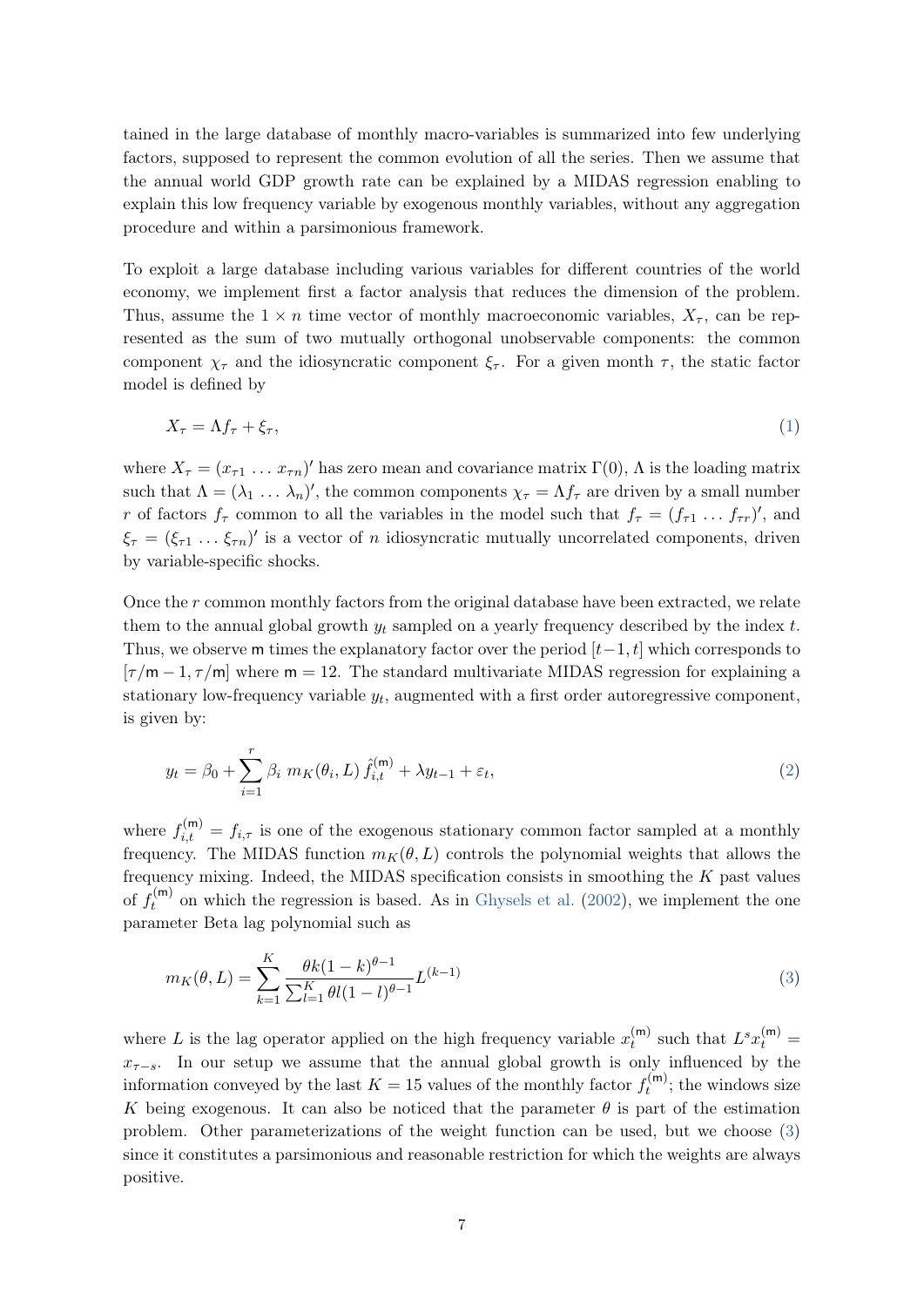Parameter estimation of this model described by equations [\(1\)](#page-8-1) and [\(2\)](#page-8-2) is carried in two steps. First, factors  $f_t$  are estimated using the static principal component analysis (see [Stock](#page-15-3) [and Watson,](#page-15-3) [2002\)](#page-15-3). An eigenvalue decomposition of the estimated covariance matrix  $\hat{\Gamma}_0$  =  $T^{-1}\sum_{t=1}^{T} X_t X_t'$  provides the  $n \times r$  eigenvector matrix  $\hat{S} = (\hat{S}_1 \dots \hat{S}_r)$  containing the eigenvectors  $\hat{S}_i$  corresponding to the r largest eigenvalues for  $i = 1, \ldots, r$ . The factor estimates are the first r principal components of  $X_t$  defined as  $\hat{f}_t = \hat{S}' X_t$ . Then, the MIDAS equation is estimated using standard non-linear least squares, assuming factors are known.

A tricky question arising within this kind of framework is related to the number of factors  $r$  to include in the equation [\(2\)](#page-8-2). Several statistical tests are available in the econometric literature. In the forecasting framework, it turns out that some of them lead to more accurate forecasts, as shown in [Barhoumi et al.](#page-14-10) [\(2013\)](#page-14-10). [Alessi et al.](#page-14-11) [\(2010\)](#page-14-11) have suggested an information criterion based on Bai and  $Ng(2002)$  $Ng(2002)$  to determine the number of factors r in the context of an static factor analysis. This criterion can be written as:

<span id="page-9-0"></span>
$$
IC_p^T(r) = \log V(r, f) + c.r.p(n, T),\tag{4}
$$

where  $p(\cdot)$  is a penalty function defined as:  $p(n,T) = \frac{n+T}{nT} \log \frac{nT}{n+T}$ , and  $V(\cdot)$  is a goodnessof-fit measurement based on sum of squared errors such as:

$$
V(r, f) = (nT)^{-1} \sum_{t=1}^{T} \sum_{i=1}^{n} \left( X_t - \Lambda \hat{f}_t \right)^2
$$
\n(5)

which depends on the estimates of the static factors and on the number  $r$  of those factors. Following [Alessi et al.](#page-14-11) [\(2010\)](#page-14-11) and according to our modelling specifications, we set the exogenous parameters  $c = 2$  and  $r_{max} = 5$ . The estimated number of factors  $r^*$  is defined as the one that minimises the criterium  $(4)$ , as follows:

$$
r^* = \underset{0 \le r \le r_{max}}{\arg \min} \mathrm{IC}_p^T(r). \tag{6}
$$

The selected number of factors are therefore empirically used in [\(7\)](#page-9-1) for global growth nowcasting purposes. The monthly nowcast of the annual global growth  $\hat{y}_{t+1|t+1-h}$  is defined as the conditional expectation of  $y_t$  at a given month of the current year. For all forecasting horizon  $h < \mathsf{m}$ , the nowcasting estimate is computed using the following Factor-Augmented MIDAS equation:

<span id="page-9-1"></span>
$$
\hat{y}_{t+1|t+1-h}(h) = \hat{\beta}_0(h) + \sum_{i=1}^{r^*} \hat{\beta}_i(h) \ m_K(\hat{\theta}_i(h), L) \ \hat{f}_{i,t+1-h}^{(m)} + \hat{\lambda}(h) y_t \tag{7}
$$

where  $h$  is the forecasting horizon expressed in terms of the high frequency ranging from  $h = 0$  months (corresponding to December) to  $h = 11$  months (for January's forecasts). The equation [\(7\)](#page-9-1) characterizes predictions of the current period involving new intermediary data of the explanatory variables using an update of the factors estimation  $\hat{f}_{i,t+1}^{(m)}$  $\sum_{i,t+h}^{\text{(m)}}$ . Besides that, the MIDAS parameters also are re-estimated at each horizon  $h$  via the non-linear least squares method. It is noteworthy that we allow parameters to depend on the forecasting horizon  $h$ .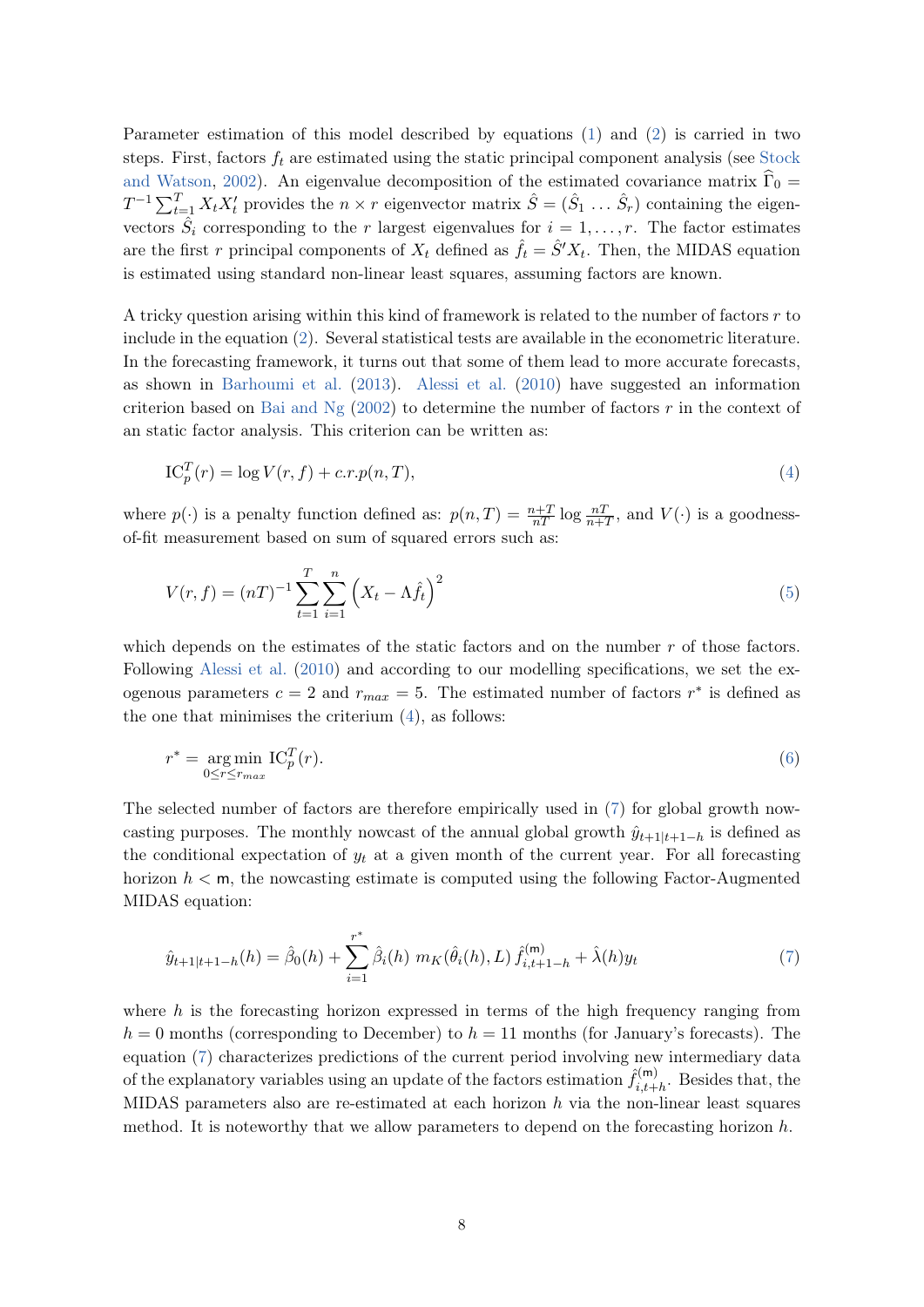## 3 Empirical Results

Our methodology is based on a large data set gathering economic indicators from 37 countries, both advanced and emerging. The exhaustive list is enumerated is the appendix. We can notice that the share of those countries is more than 80% of the world GDP as computed by the IMF WEO. From those 37 economies, we choose monthly variables suppose to convey useful information to assess short-term fluctuations of economic activity. Thus for each country we select a set of real variables (industrial production, household consumption, retail sales, new car registrations, etc.), financial variables (exchange rate, stock market indexes, interest rates, etc.) and household confidence index. The variable table is also given in the appendix. Constraints are imposed on this choice, in the sense that we aim at having a similar set for each country and that we want to start our analysis in the early nineties. In addition, we augment this database using global indicators of trade, commodity prices, financial uncertainty, ... Overall we get a sample of  $n = 392$  monthly variables. This database possesses the great advantage of being rapidly updated. All series are monthly and are expressed in difference or log-difference; the financial ones are sampled as the monthly average of daily quotes, and transformed in log-returns. The problem of ragged-edge series and unbalanced database is solved here by using the last available data as the contemporaneous one. This approach is referred to as the realignement strategy in the empirical litterature (see, for example, [Marcellino and Schumacher,](#page-15-4) [2010\)](#page-15-4).

Using principal component analysis defined in equation [\(1\)](#page-8-1), we extract one monthly factor that describes variability of the whole dataset. The various implemented tests on the number of factors to select led us to choose  $r = 1$ . The estimated factor is displayed and compared to yearly global growth WEO estimates in Figure [3.](#page-10-0) It is noteworthy that this first factor seems to follow quite closely global growth fluctuations, in spite of some deviations during specific periods of time. The idea is now to formally relate this estimated factor to the global growth through the MIDAS equation [\(2\)](#page-8-2). The targeted variable is the world GDP growth rate provided by the IMF in its April 2014 WEO and presented in Figure [1.](#page-5-0)

<span id="page-10-0"></span>

FIGURE 3: Explanatory factor vs. WEO Global growth estimates.

In a first step, we carry out an in-sample analysis over the period from January 1995 to De-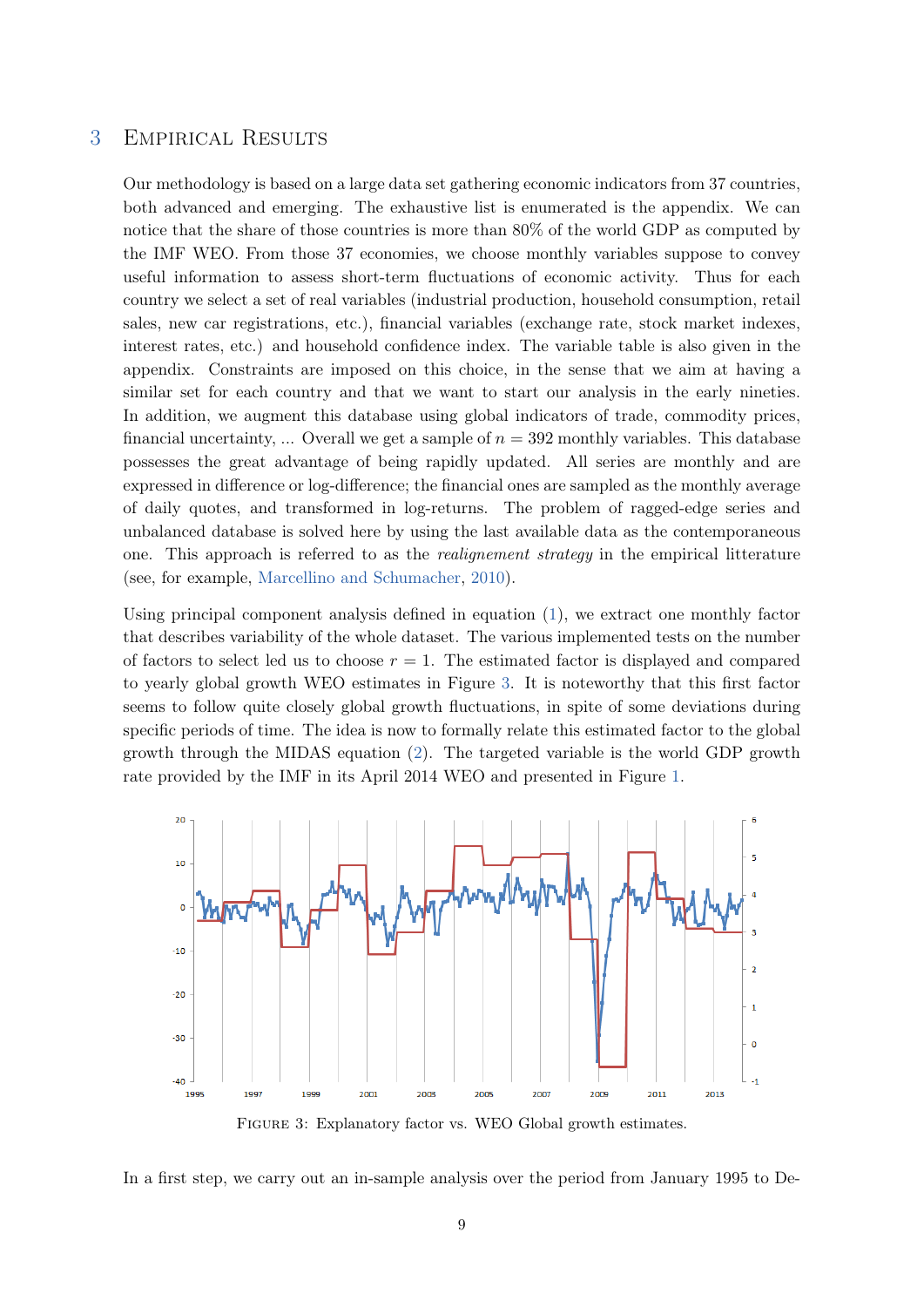cember 2009. Knowing that financial data are available the last working day of the month, we suppose that nowcasts for a given month are computed at the end of each month, for 12 horizons ranging from  $h = 0$  (nowcasts computed the last month of the reference year) to  $h = 11$  (nowcasts computed 11 months before the end of the reference year). For each date t, the MIDAS regression optimally exploits the monthly fluctuations of the last  $K = 15$ data of the  $f_t^{(m)}$  $t_t^{(m)}$  series using the weight polynomial, given in equation [\(3\)](#page-8-0). Estimated weights are presented in Figure [4.](#page-11-0) The shape of the weights is in line with what we could expect according to the forecasting horizon. Indeed for long horizons, the shape gives a non-null value to all the weights until  $K = 15$ . When the horizon shorten (e.g. for  $h = 6$ ), the shape is more peaked and the maximum value is reached for  $k = 2$ . Finally when  $h = 0$ , that is when the nowcast is made in December of the current year, the mass is mainly concentrated in  $k = 0$  and the function rapidly decreases.

<span id="page-11-0"></span>

Figure 4: In-sample MIDAS weight functions with respect to the forecasting horizon h

In a second step, we implement a quasi-real-time experience over the post-crisis period from January 2010 to December 2013. For each month, we estimate the global growth of the current year and we compare it with the real-time estimates stemming from the four IMF-WEO reports released per year. In practice, we do not re-estimate all the parameters each month, but instead we use the parameters estimated using the information until December of the previous year. Empirical results are presented in Figure [5,](#page-12-0) as well as final estimates as released with the April 2014 IMF-WEO. As expected, real-time estimates tend to convergence to the final figures, which is consistent with the fact that more information leads to more accurate estimates. Our estimate evolves with the monthly flow of conjunctural information that we received within the year, while the IMF-WEO estimates is more related to the release of quarterly national accounts. We note that in 2010, the IMF-WEO largely underevaluated the bounce-back in world GDP growth, especially at the beginning of the year, while our nowcast fluctuated around the final figure. We also note that since 2011, both estimates were generally revised in the same direction.

In addition to nowcasts, we also develop non-parametric bootstrapping technique a la [Efron](#page-14-13) [\(1979\)](#page-14-13) in the MIDAS regression context to get confidence intervals around nowcasts and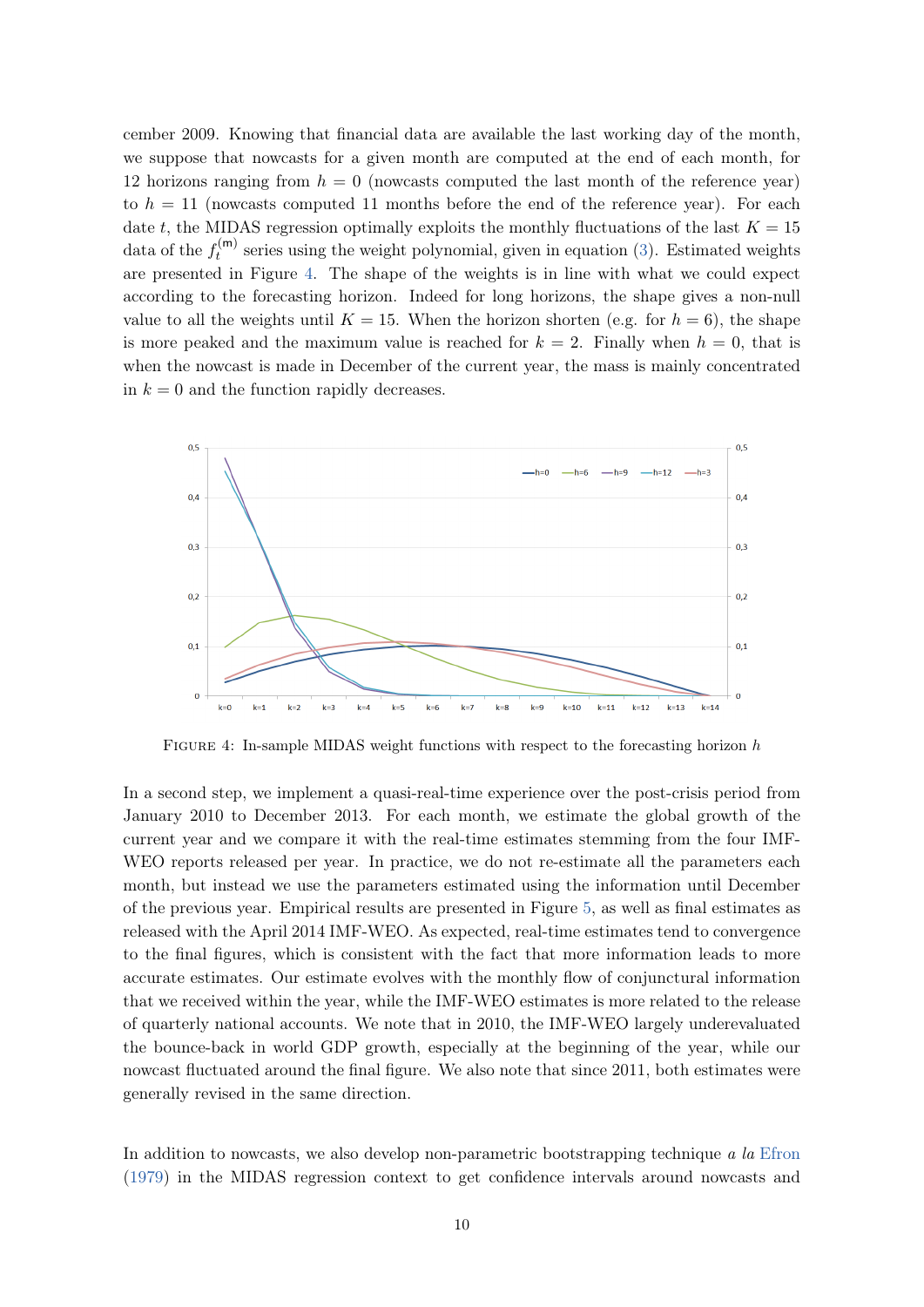<span id="page-12-0"></span>

Figure 5: WEO vs FAMIDAS nowcasts over the period 2010-2013

hence a measure of the uncertainty. The methodology involves random resampling, with replacement, of elements from the original data to generate a replicate data vector of similar size. This kind of approach has been already used by [Aastveit et al.](#page-14-14) [\(2014\)](#page-14-14) for density forecasts and by [Clements and Galvão](#page-14-6) [\(2008\)](#page-14-6) for significance tests. The 90% confidence intervals are exhibited in Figure [6.](#page-12-1) Eyeballing the figure suggests that the uncertainty was shifted downward since the year 2010 and seems to remain broadly constant. But some periods of time present larger confidence intervals, sometimes with an asymmetry pointing out that risks are tilted to the downside (or to the upside).

<span id="page-12-1"></span>

Figure 6: FAMIDAS nowcasts with confidence interval (5%-95%) over the period 2010-2013

In order to evaluate the accuracy of our approach, we compute the squared errors of the nowcasts stemming from both the WEO and the FA-MIDAS model. Monthly averages of squared errors over the period 2010-2013 are showed in Figure [7.](#page-13-0) Overall, the FA-MIDAS model provides more accurate nowcasts over the year and are equivalent to the WEO forecasts by the end of the year, from October to December. In fact, we notice that the forecasting gain obtained by using the FA-MIDAS is particularly important from 12 to 4 months ahead,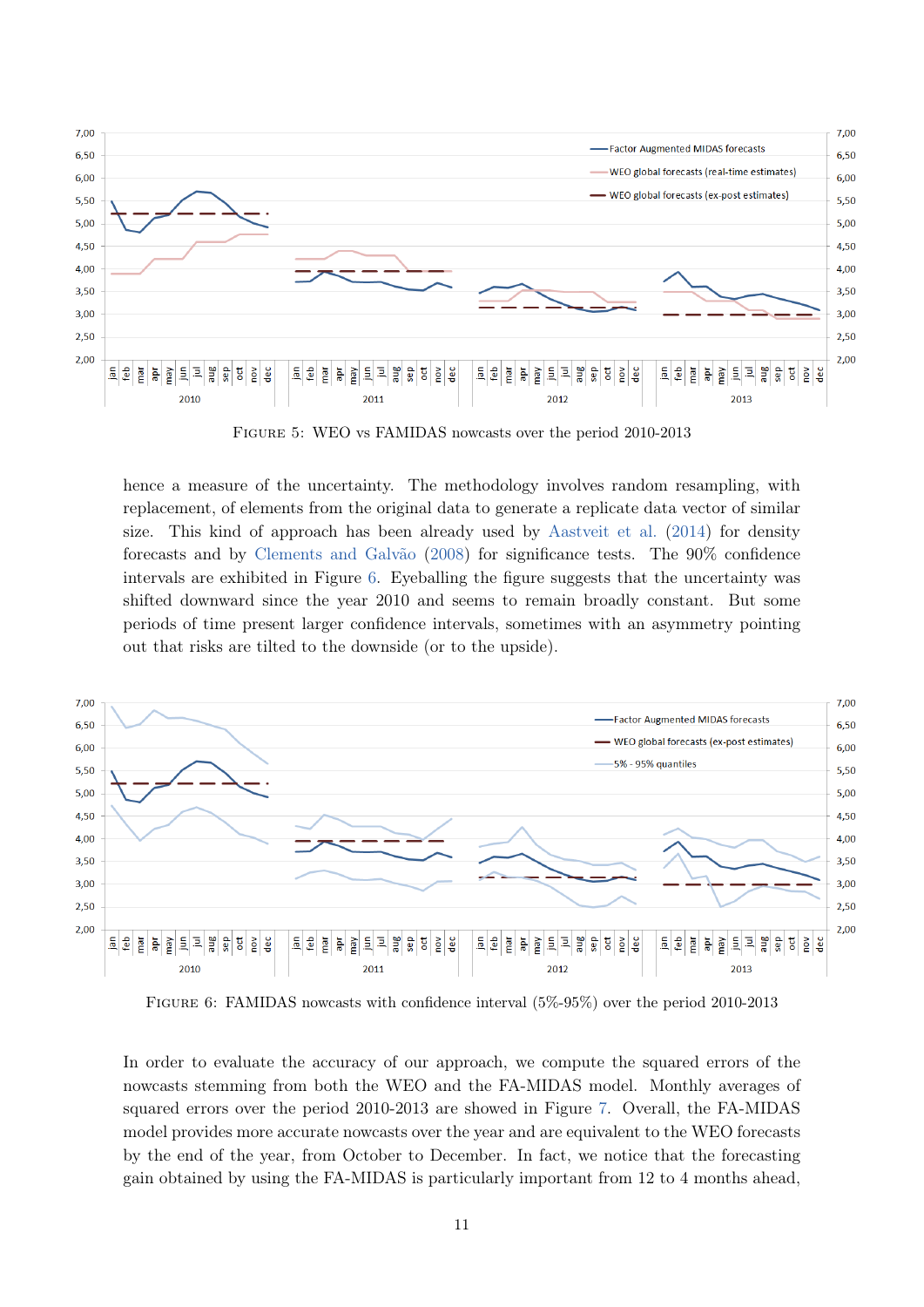that is from January to September. Indeed, at the the beginning of the year, the information available to the WEO update of January is rather scarce. Also, when economists are working on the preparation of the April WEO, they do not have at hand the realized GDP for the first quarter of the current year. Similarly, the release of the second quarter of GDP growth occurs well after the July update. Consequently, it seems that our tool could consitute a nice complement to the WEO estimates for economists interested in monitoring the world economic growth.

<span id="page-13-0"></span>

Figure 7: Monthly averages of Mean Square Errors of WEO and FA-MIDAS nowcasts

# 4 Conclusion

In this paper, we put forward a new tool in order to nowcast the global economic growth in real-time. We implement a Factor Augmented MIDAS approach enabling to explain the annual global growth by a large database of monthly variables. The targeted variable is the annual global growth estimated by the IMF in its World Economic Outlook assessment. It turns out that our tool is able to efficiently track on a high frequency the global growth. Especially nowcasts are much more accurate at the beginning of the year when fewer information is available. This tool could be fruitfully used by macroeconomists to monitor global economic developments, in addition to the IMF-WEO estimates.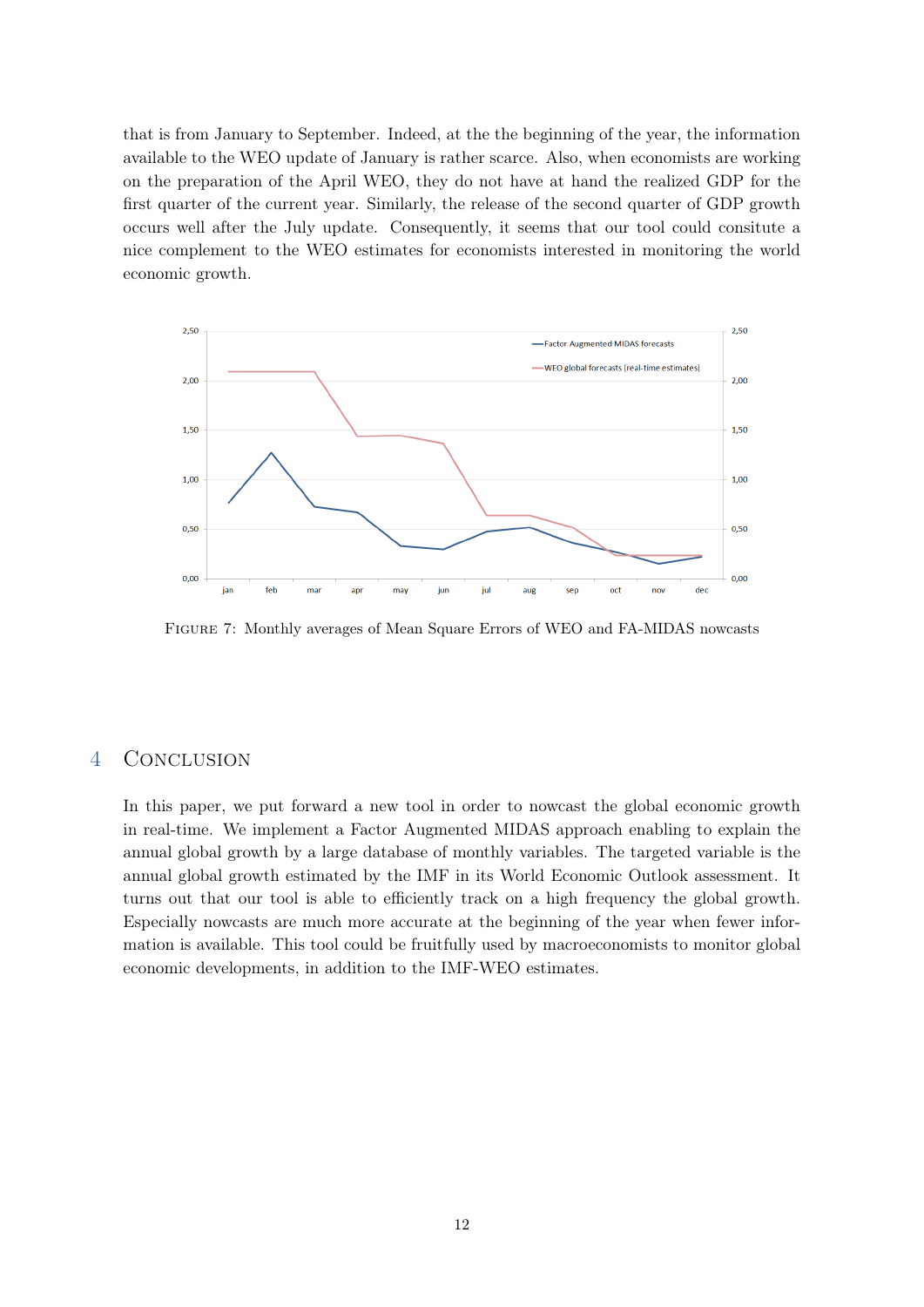#### **REFERENCES**

- <span id="page-14-14"></span>Aastveit, K. A., Claudia Foroni, C., and Ravazzolo, F. (2014). Density forecasts with MIDAS models.
- <span id="page-14-11"></span>Alessi, L., Barigozzi, M., and Capasso, M. (2010). Improved penalization for determining the number of factors in approximate factor models. Statistics  $\mathcal{B}$  Probability Letters, 80(23-24):1806–1813.
- <span id="page-14-12"></span>Bai, J. and Ng, S. (2002). Determining the Number of Factors in Approximate Factor Models. Econometrica, 70(1):191–221.
- <span id="page-14-10"></span>Barhoumi, K., Darné, O., and Ferrara, L. (2013). Testing the Number of Factors: An Empirical Assessment for a Forecasting Purpose. Oxford Bulletin of Economics and Statistics, 75(1):64–79.
- <span id="page-14-0"></span>Blanchard, O. J. and Leigh, D. (2013). Growth Forecast Errors and Fiscal Multipliers. IMF Working Papers.
- <span id="page-14-6"></span>Clements, M. P. and Galvão, A. B. (2008). Macroeconomic forecasting with mixed-frequency data. Journal of Business and Economic Statistics, 26(4):546–554.
- <span id="page-14-1"></span>Drechsel, K., Giesen, S., and Lindner, A. (2014). Outperforming IMF Forecasts by the Use of Leading Indicators. IWH Discussion Papers 4, Halle Institute for Economic Research.
- <span id="page-14-13"></span>Efron, B. (1979). Bootstrap Methods: Another Look at the Jackknife. The Annals of Statistics, 7(1):1–26.
- <span id="page-14-8"></span>Ferrara, L. and Marsilli, C. (2013). Financial variables as leading indicators of GDP growth: Evidence from a MIDAS approach during the Great Recession. Applied Economics Letters, 20(3):233–237.
- <span id="page-14-7"></span>Ferrara, L., Marsilli, C., and Ortega, J.-P. (2014). Forecasting growth during the Great Recession: is financial volatility the missing ingredient? Economic Modelling, 36:44–50.
- <span id="page-14-2"></span>Forni, M., Hallin, M., Lippi, M., and Reichlin, L. (2000). The Generalized Dynamic-Factor Model: Identification And Estimation. The Review of Economics and Statistics, 82(4):540– 554.
- <span id="page-14-3"></span>Forni, M., Hallin, M., Lippi, M., and Reichlin, L. (2003). Do financial variables help forecasting inflation and real activity in the euro area? Journal of Monetary Economics, 50(6):1243–1255.
- <span id="page-14-9"></span>Ghysels, E., Santa-clara, P., and Valkanov, R. (2002). The MIDAS Touch: Mixed Data Sampling Regression Models.
- <span id="page-14-5"></span>Ghysels, E., Sinko, A., and Valkanov, R. (2007). MIDAS regressions: Further results and new directions. Econometric Reviews, 26(1):53–90.
- <span id="page-14-4"></span>Giannone, D., Reichlin, L., and Small, D. (2008). Nowcasting: The real-time informational content of macroeconomic data. Journal of Monetary Economics, 55(4):665–676.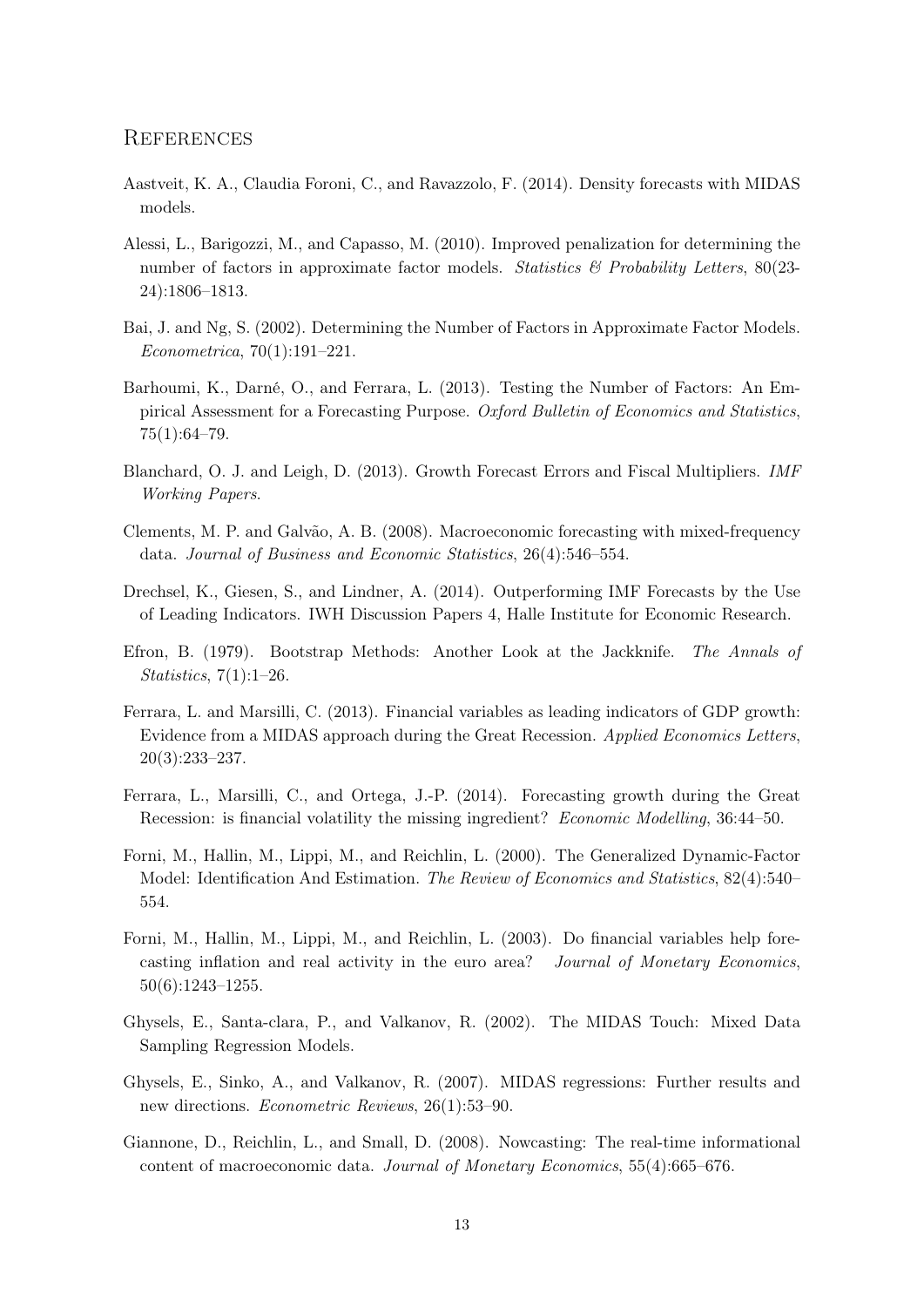- <span id="page-15-0"></span>Golinelli, R. and Parigi, G. (2013). Tracking world trade and GDP in real time. Temi di discussione (Economic working papers) 920, Bank of Italy, Economic Research and International Relations Area.
- <span id="page-15-4"></span>Marcellino, M. and Schumacher, C. (2010). Factor MIDAS for nowcasting and forecasting with ragged-edge data: A model comparison for German GDP. Oxford Bulletin of Economics and Statistics, 72(4):518–550.
- <span id="page-15-2"></span>Matheson, T. (2011). New Indicators for Tracking Growth in Real Time. IMF Working Papers 11/43, International Monetary Fund.
- <span id="page-15-1"></span>Rossiter, J. (2010). Nowcasting the Global Economy. Discussion Paper 12, Bank of Canada.
- <span id="page-15-3"></span>Stock, J. H. and Watson, M. W. (2002). Forecasting Using Principal Components From a Large Number of Predictors. Journal of the American Statistical Association, 97:1167– 1179.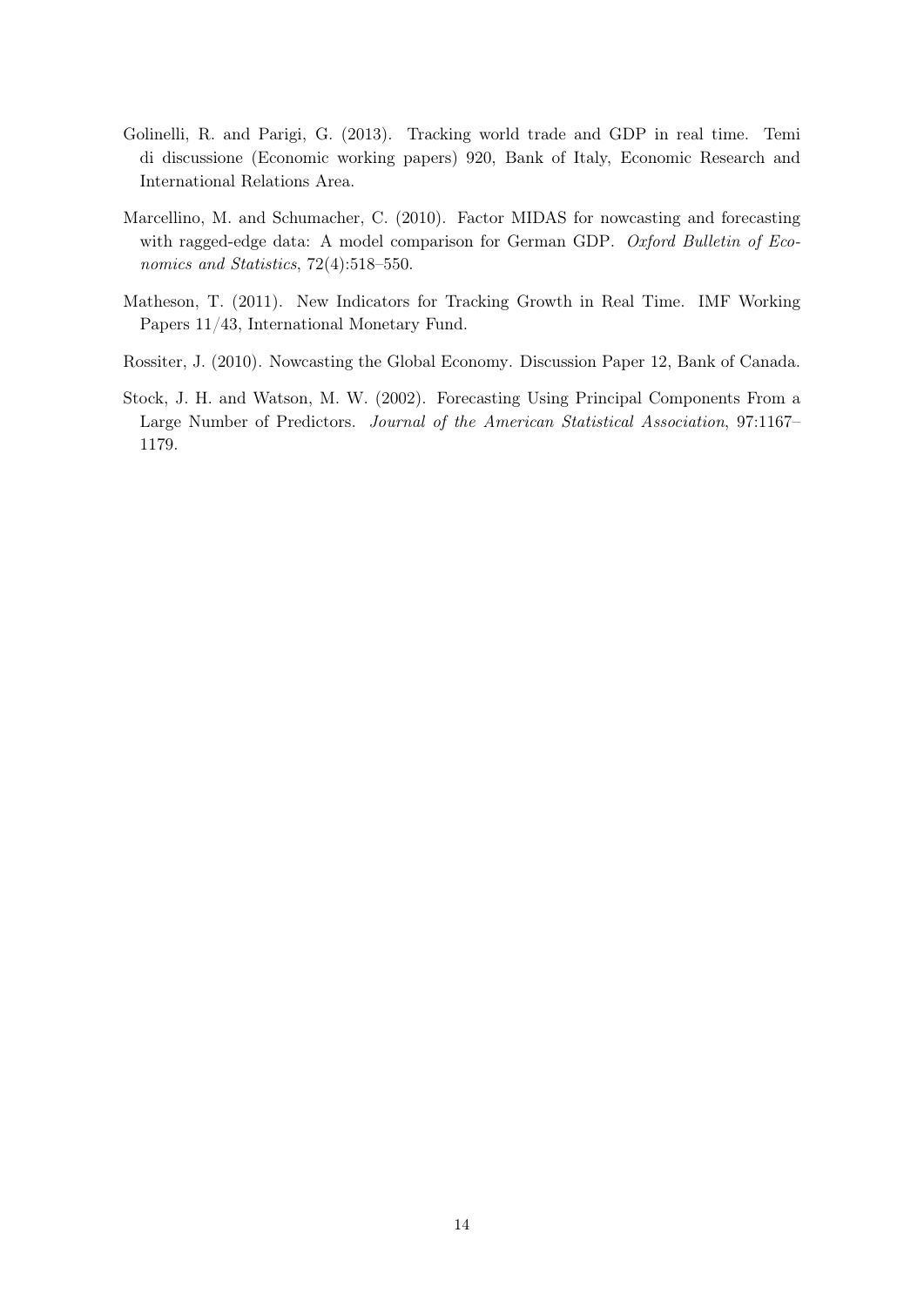# A DATABASE

List of the 37 countries:

- − Advanced economies: France, Germany, Italia, Spain, Netherlands, United Kingdom, United States, Japan, Canada, Sweden, Switzerland, Norway, Denmark.
- − Emerging Asia: China, India, Indonesia, South Korea, Taiwan, Thailand, Hong Kong, Malaysia, Singapore.
- − Latin America: Brazil, Argentina, Mexico, Colombia.
- − Europe: Poland, Czech Republic, Romania, Hungary, Latvia, Lituania, Bulgaria.
- − Rest of the world: Russia, Turkey, South Africa, Saudi Arabia.

List of economic variables:

- − Real economic conditions: Housing, Car registrations, Retail sales, Employment, Industrial production index, Unemployment rate, Producer price index, Consumer price index.
- − Financial Series: Exchange rate, Money supply M2, Main national stock market index, 10 years government bond interest rate, 3 months interbank interest rate.
- − Survey: Household confidence index.
- − Overall indicators: Oil price (Brent, WTI and Dubai), Baltic dry index, Import and export price (CPB), Energy price (HWWI), VIX index (CBOE).